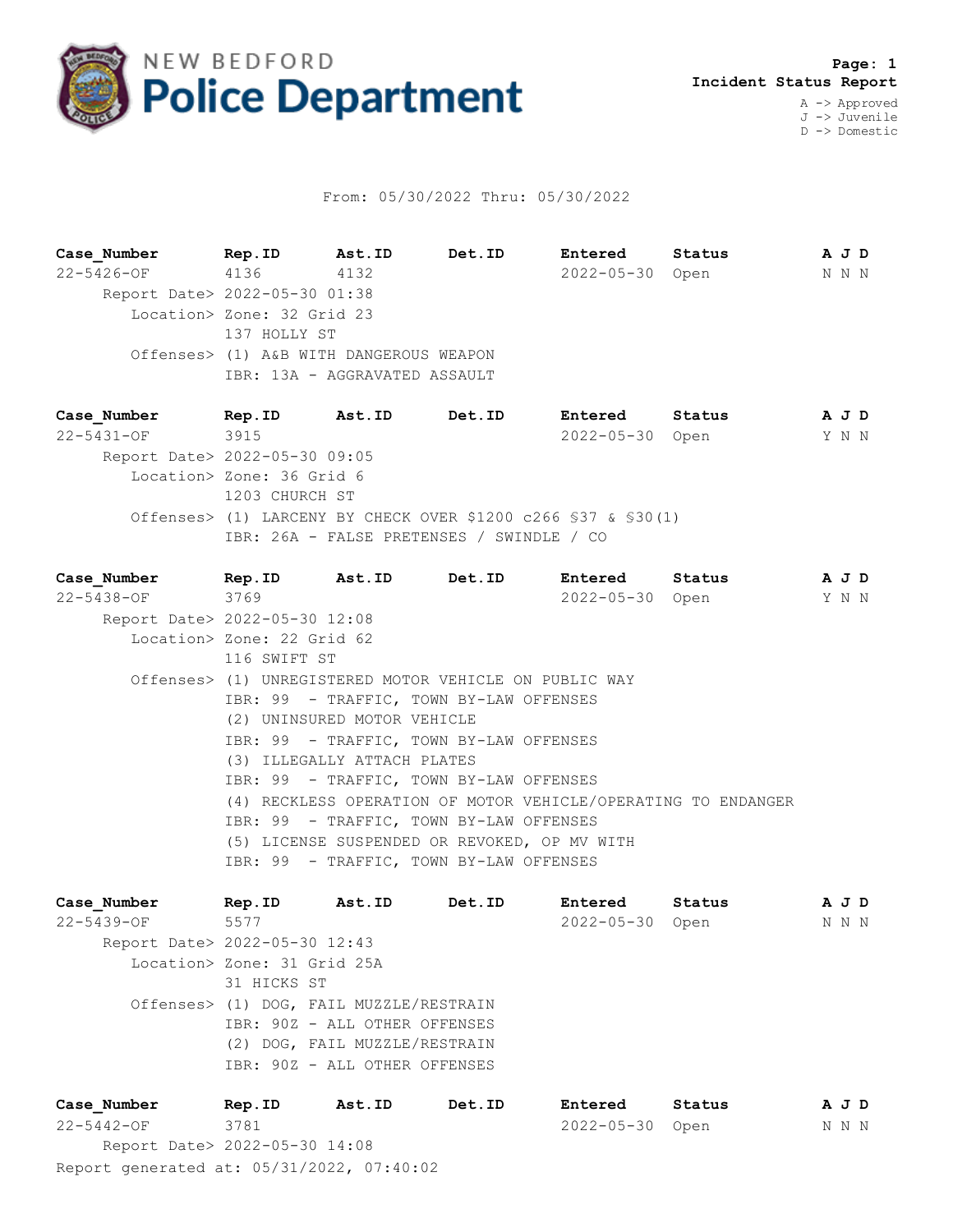

**\_**

D -> Domestic

 Location> Zone: 22 Grid 56 226 MATTHEW ST Offenses> (1) PROPERTY DAMAGE TO INTIMIDATE IBR: 290 - DESTRUCTION / DAMAGE / VANDALI

**Case\_Number Rep.ID Ast.ID Det.ID Entered Status A J D** 22-5446-OF 4025 2022-05-30 Open Y N N Report Date> 2022-05-30 16:18 Location> Zone: 11 Grid 39B 771 PURCHASE ST Offenses> (1) A&B IBR: 13B - SIMPLE ASSAULT

**Case\_Number Rep.ID Ast.ID Det.ID Entered Status A J D** 22-5447-OF 5577 2022-05-30 Open N N N Report Date> 2022-05-30 16:45 Location> Zone: 14 Grid 34A 235 POPE ST Offenses> (1) DOG, FAIL MUZZLE/RESTRAIN IBR: 90Z - ALL OTHER OFFENSES (2) DOG, FAIL LICENSE IBR: 90Z - ALL OTHER OFFENSES

**Case\_Number Rep.ID Ast.ID Det.ID Entered Status A J D** 22-5452-OF 4053 2022-05-30 Open Y N N Report Date> 2022-05-30 20:28 Location> Zone: 11 Grid 39B 771 PURCHASE ST Offenses> (1) SHOPLIFTING BY CONCEALING MDSE IBR: 23C - SHOPLIFTING

**Case\_Number Rep.ID Ast.ID Det.ID Entered Status A J D** 22-5453-OF 4025 2022-05-30 Open Y N N Report Date> 2022-05-30 21:14 Location> Zone: 14 Grid 26B 192 STATE ST Offenses> (1) FIREARM, DISCHARGE WITHIN 500 FT OF BLDG IBR: 520 - WEAPON LAW VIOLATIONS